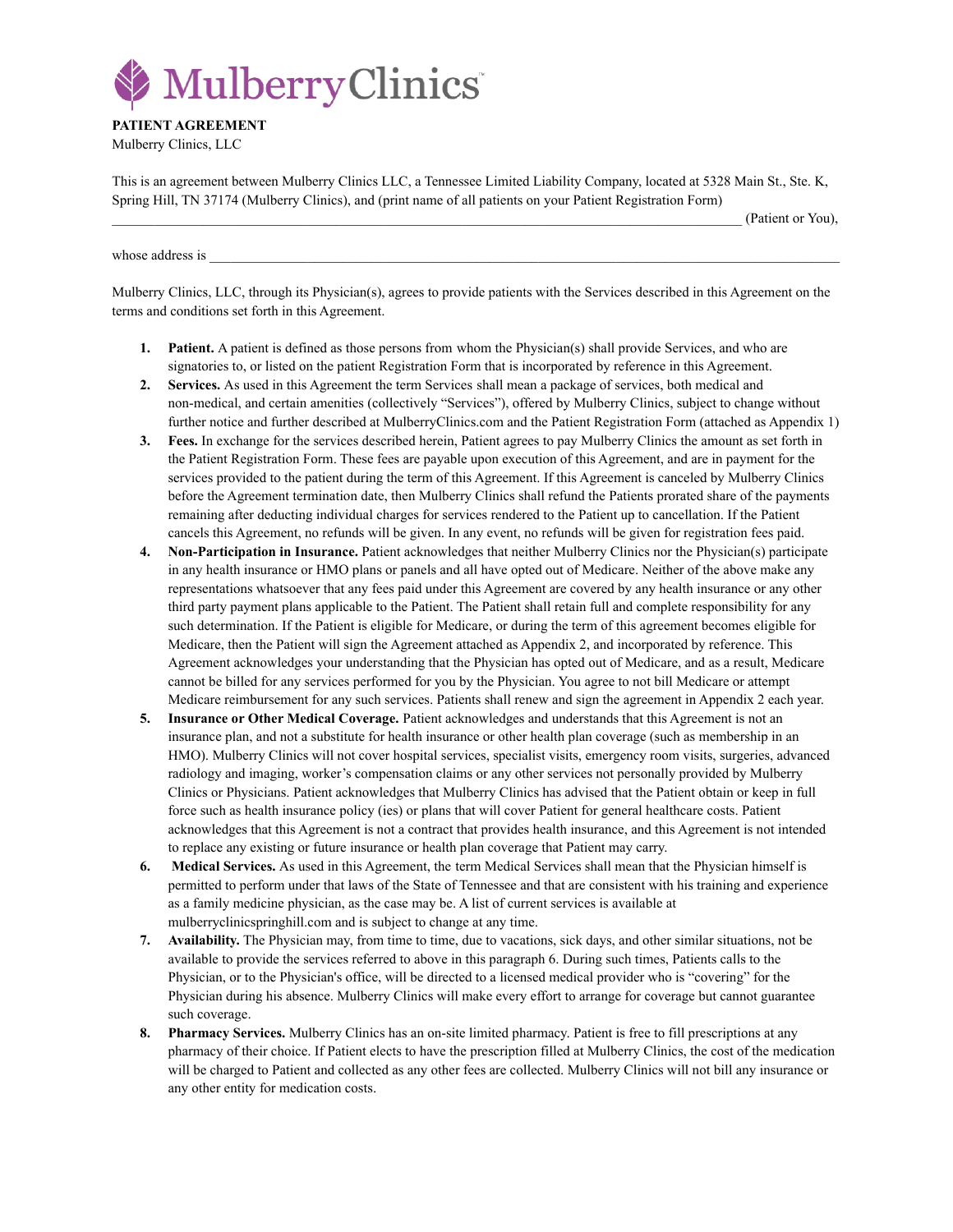

- **9. Third-Party Referrals and Preferred Rates.** Physicians may elect to coordinate with third party medical specialists to whom Patient is referred and may assist Patient in obtaining specialty care. Patients understand that the fees paid under this Agreement do not include and do not cover specialists' fees or fees due to a third party medical professional other than the Mulberry Clinics Physician(s). In the event Mulberry Clinics is able to negotiate a prefered rate on behalf of the Patient for third party services (including, but not limited to advanced imaging, specialists visits, laboratory work, hospitalizations, and other third-party medical services), and such prefered require Mulberry Clinics to collect payment services on behalf of the third party, such payments shall be paid to Mulberry Clinics in advance of patient receiving such services. Any such payments on behalf of a Patient do not create any obligation on behalf of Mulberry Clinics other than to pay the third party provider. Patients are under no obligation to use such referrals.
- **10. Term; Terminations.** This Agreement will commence on the date first written above and will extend monthly thereafter. Notwithstanding the above, both Patient and Mulberry Clinics shall have the absolute and unconditional right to terminate the Agreement, without the showing of any cause for termination, upon giving 30 days' prior written notice to the other party. Patients must email [officemanager@mulberryclinicspringhill.com](mailto:officemanager@mulberryclinicspringhill.com) with their cancellation notice. Unless previously terminated as set forth above, at the expiration of the initial one-month term (and each succeeding monthly term), the Agreement will automatically renew for successive monthly terms upon the payment of the monthly fee for the contract month.
- **11. Electronic Communications. You acknowledge that communications with the Physician using e-mail, facsimile, video chat, texting instant messaging, and cell phone (collectively, "Electronic Communications") are not guaranteed to be secure or confidential methods of communications. You acknowledge that all such communications may become a part of your medical records. Patient authorizes Mulberry Clinics, and its Physicians to communicate with Patient by Electronic Communications regarding Patients "protected health information" (PHI) (as that term is defined in the Health Insurance Portability and Accountability Act (HIPAA) of 1996 and its implementing regulations).**

Patient further acknowledges that:

- A. Electronic communications are not necessarily secure mediums for sending and receiving PHI and, there is always a possibility that a third party may gain access.
- B. Although Mulberry Clinics and the Physicians will make all reasonable efforts to keep Electronic Communications confidential and secure, neither Mulberry Clinics nor the Physician can assure or guarantee the absolute confidentiality of Electronic Communications;
- C. In the discretion of the Physician(s), Electronic Communications may be made part of Patient's permanent medical record;
- D. Electronic Communications are not appropriate means of communication regarding emergency or other time-sensitive issues or for inquiries regarding sensitive information. In the event of an emergency, or a situation in which Patient could reasonably expect to develop into an emergency, Patient shall call 911 or the nearest emergency room, and follow the directions of emergency personnel.
- E. During times when clinical hours are not observed, there will be a Physician or clinical on call to assist Patients with their urgent medical concerns. The office phone will reflect the clinician on call for that time-period. Patients shall allow two hours of response time. If this urgent call should become an emergency before the two hour window, patient shall refer to 11 d
- F. If a patient does not receive a response to an Electronic Communication within one day, Patient must use another means of communication to contact the Physician(s). Neither Mulberry Clinics nor the Physician(s) will be liable to Patient for any loss, cost, injury, or expense caused by, or resulting from, a delay in responding to Patient as a result of technical failures, including but not limited to,
	- I. Technical failures attributable to any internet service provider
	- II. Power outages, failure of any electronic messaging software, or failure to properly address e-mail or text messages,
	- III. Failure of the Clinics computers or computer network, or faulty telephone or cable data transmission,
	- IV. Any interception or Electronic Communications by a third party; or
	- V. Your failure to comply with the guidelines regarding use of Electronic Communications as set forth in this paragraph.
- 12. **Change of Law.** If there is a change of any law, regulation, or rule, federal, state, or local that affects the Agreement including these Terms & conditions, that are incorporated by reference in the Agreement, or the activities of either